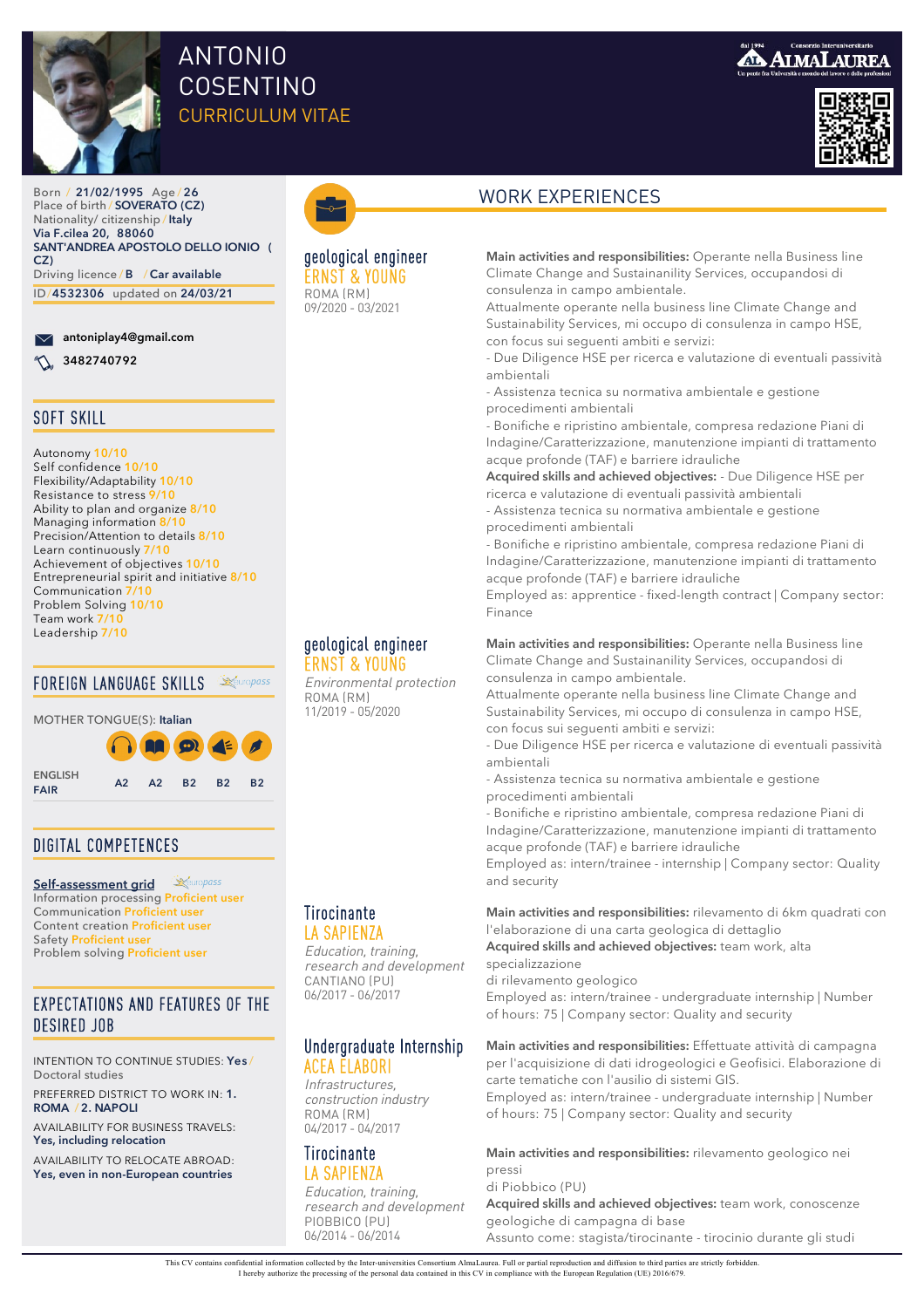PH.D. . . . . . .<br>2020 - 2023 ONGOING STUDIES

MASTER'S DEGREE 2017 ‐ 2020 CERTIFIED TITLE

BACHELOR'S DEGREE 2014 ‐ 2017 CERTIFIED TITLE

Employed as: intern/trainee - undergraduate internship | Number of hours: 105 | Company sector: Quality and security

other information Currently employed: No Registration at the employment office: Yes Voluntary service: Yes Work experience made during studies: Yes

## ACADEMIC STUDIES

**Sapienza Università di Roma Faculty: Facoltà di Scienze Matematiche, Fisiche e Naturali Dottorato in scienze della terra pHd cycle: 36**

Expected graduation date: 2023

**Sapienza Università di Roma Facoltà di Scienze Matematiche Fisiche e Naturali Geologia applicata all'ingegneria, al territorio e ai rischi** LM-74 - 2nd level degree in Geology

Dissertation/thesis title: Identificazione e caratterizzazione dei fenomeni di Rockfall presso il sito sperimentale di Poggio Baldi | Dissertation/thesis subject: TELERILEVAMENTO E APPLICAZIONI GEOMORFOLOGICHE | Thesis supervisor: MAZZANTI PAOLO

Age at graduation: 25 | Official duration: 2 years Final degree mark: **110/110 cum laude** Graduation date: 19/03/2020

**Sapienza Università di Roma Facoltà di Scienze Matematiche Fisiche e Naturali Scienze geologiche** L-34 - 1st level degree in Geology

Dissertation/thesis title: Caratteri geologico-tecnici di depositi sottostanti il Colosseo | Dissertation/thesis subject: GEOLOGIA APPLICATA | Thesis supervisor: SCARASCIA MUGNOZZA GABRIELE

Age at graduation: 22 | Official duration: 3 years Final degree mark: **99/110** Graduation date: 26/10/2017



TRAINING COURSE 2020

TRAINING COURSE 2020

# OTHER POSTGRADUATE STUDIES

**La gestione delle Terre e Rocce da Scavo** Evoluzione Ambiente 4 ore di Formazione sulla gestione delle terre e rocce da scavo nella normativa italiana.

**La gestione dei rifiuti da apparecchiature elettriche** Evoluzione Ambiente 4 ore di Formazione sulla gestione dei rifiuti da apparecchiature

elettriche ed elettroniche-RAEE con riferimento alla normativa italiana



# INFORMATION TECHNOLOGY SKILLS

OFFICE AUTOMATION **Office Suite:** (Highly Specialised) | **Presentation Software:** (Highly Specialised) | **Spreadsheets:** (Advanced) | **Web Browser:** (Highly Specialised) | **Word Processors:** (Highly Specialised)

APPLICATION SOFTWARE **CAD - Assisted Design:** (Advanced) | **Geographic Information System (GIS):** QGIS | **Statistical analisys:** MATLAB (Intermediate)

This CV contains confidential information collected by the Inter-universities Consortium AlmaLaurea. Full or partial reproduction and diffusion to third parties are strictly forbidden. I hereby authorize the processing of the personal data contained in this CV in compliance